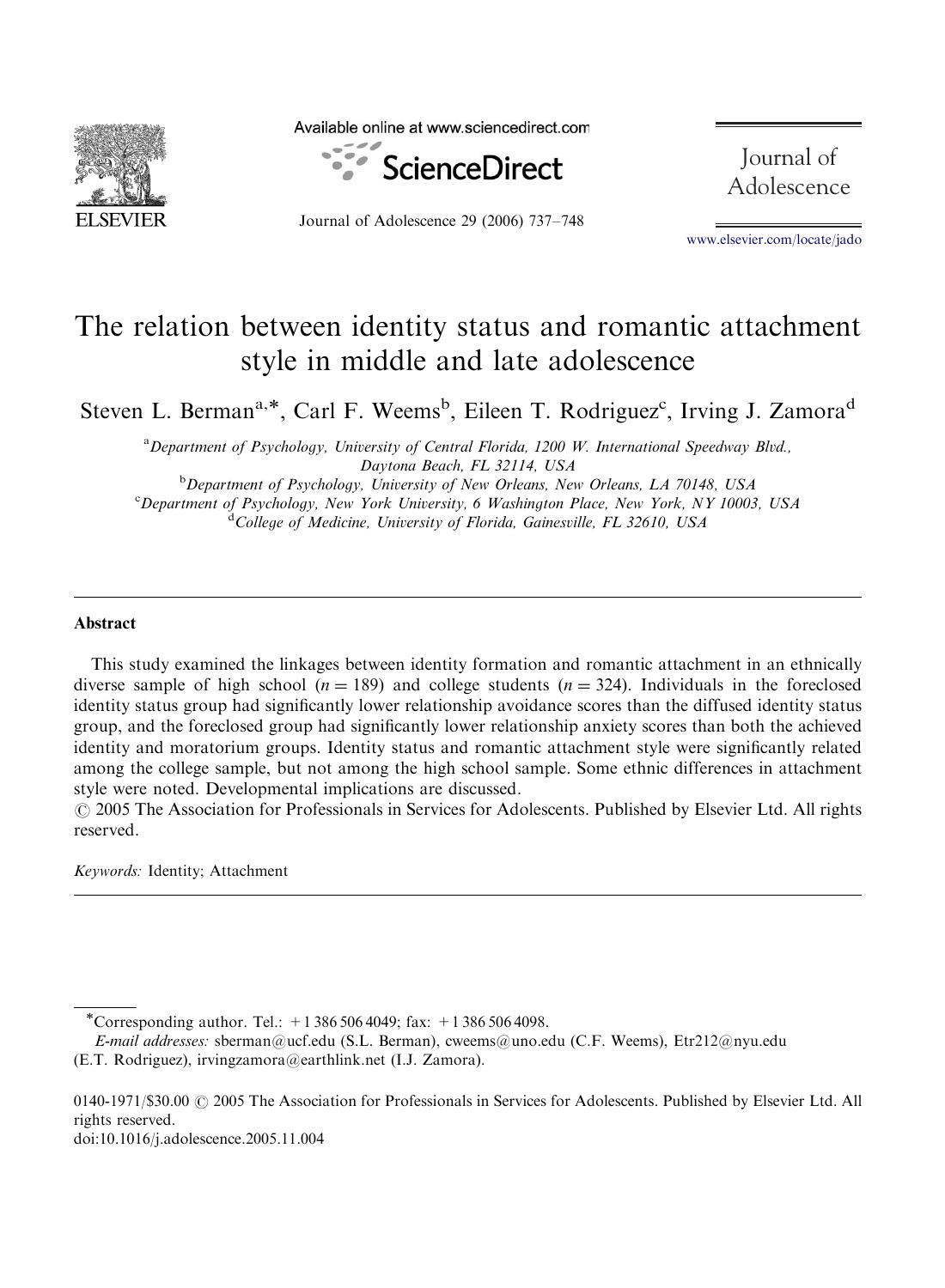### **Introduction**

The conceptual link between attachment theory, rooted in the work of [Bowlby \(1982, 1988\),](#page--1-0) and Erikson's psychosocial development theory can be seen in several of Erikson's stages (e.g. trust, generativity). One of the most salient links is between the concepts of identity and romantic attachment. This link is inferred in Erikson's writings on the stages of adolescence and young adulthood, when the crisis of identity is followed by the crisis of intimacy. ''It is only when identity formation is well on its way that true intimacy—which is really a counterpointing as well as a fusing of identities—is possible''([Erikson, 1968, p. 135\)](#page--1-0). In other words, those who have not resolved their crisis of identity confusion are likely to either isolate and avoid intimacy altogether or else make futile, desperate and frantic attempts at intimacy, often with improbable or inappropriate partners. According to Erikson's theorizing identity is crucial for adult romantic attachment. Thus, the purpose of this study was to empirically examine the link between identity status and romantic attachment style by integrating the adult attachment constructs of [Bartholomew \(1990\)](#page--1-0) with the identity constructs of [Marcia \(1966\)](#page--1-0).

## Identity status

[Marcia \(1966\)](#page--1-0) has operationalized Erikson's concept of identity formation as involving two basic dimensions, exploration and commitment. Exploration is the process by which the individual actively searches for a resolution to the issues of choosing the goals, roles, and beliefs about the world that provide the individual's life with direction and purpose. Commitment represents the actual resolution of identity issues such as the selection of an occupation, relationship, group membership, religion, etc. Marcia's four identity statuses are: diffusion, foreclosure, moratorium, and achievement.

The diffusion status (low in exploration and commitment) is characterized by individuals who are not committed to any particular goals, roles, or beliefs about the world and are not actively searching for ones either. The foreclosure status (low in exploration, but high in commitment) is descriptive of individuals who lack a period of exploration of alternatives but are nevertheless committed. Generally, these commitments represent those goals, roles, and beliefs about the world suggested by others, often parental figures, and are assumed without being questioned or examined, and therefore are attained more from a process of modelling rather than through selfreflection. The moratorium status (high in exploration, low in commitment) precedes identity achievement. The individuals in this status experience a ''crisis'' due to their active exploration of different options but have not yet chosen from the alternatives. Finally, those individuals who are able to move beyond the moratorium status and choose their goals, roles, and beliefs about the world are said to be in the achievement status (high in exploration and commitment).

### Romantic attachment style

[Bartholomew \(1990\)](#page--1-0) developed a four-category model of adult romantic attachment style based on two underlying continuums—relationship anxiety and relationship avoidance. The ''secure'' style is low in both anxiety and avoidance. The ''preoccupied'' style is high in anxiety and low in avoidance, presenting as overly dependant, jealous, clingy, and insecure. The ''dismissing'' style,